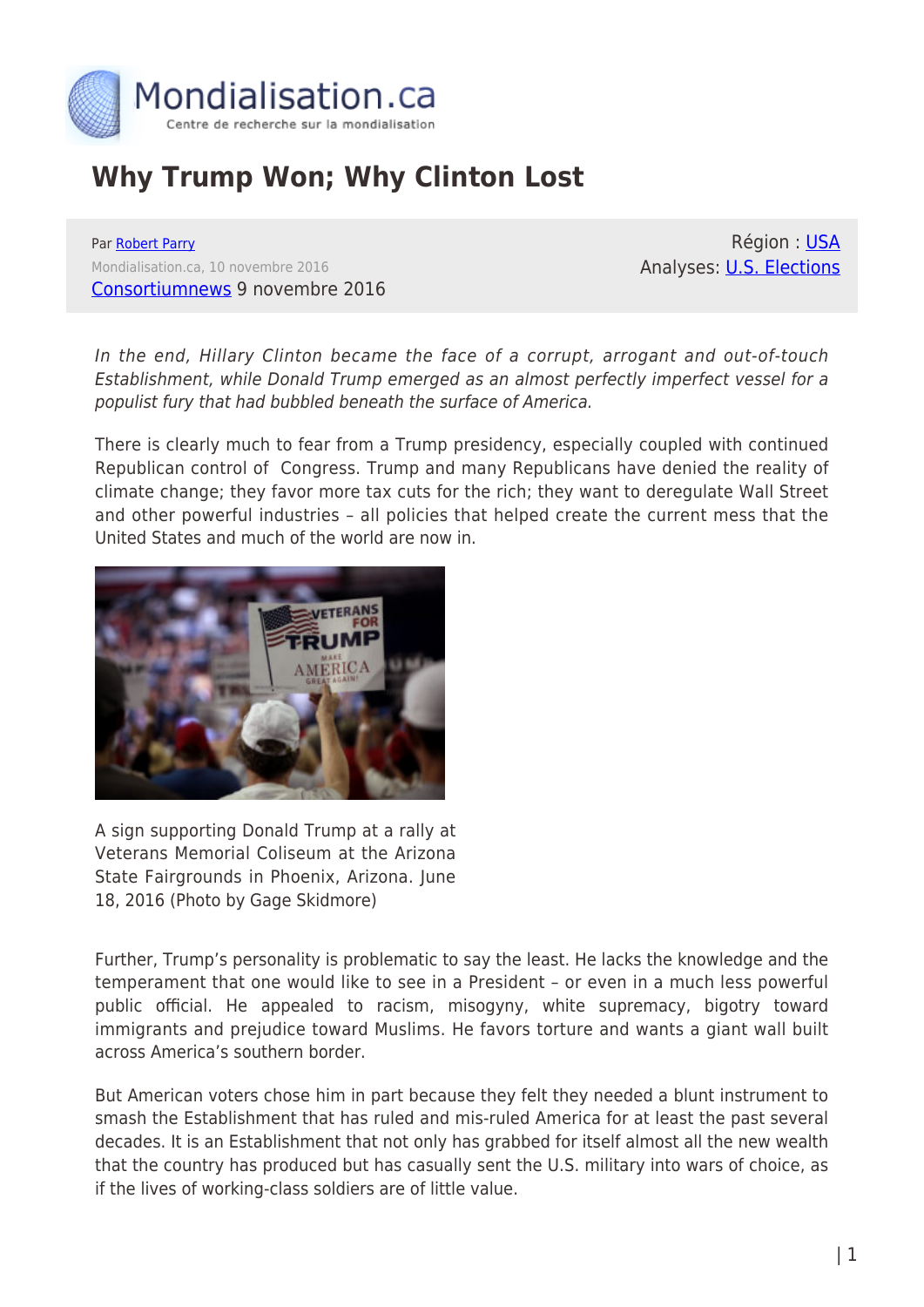On foreign policy, the Establishment had turned decision-making over to the neoconservatives and their liberal-interventionist sidekicks, a collection of haughty elitists who often subordinated American interests to those of Israel and Saudi Arabia, for political or financial advantage.

The war choices of the neocon/liberal-hawk coalition have been disastrous – from Iraq to Afghanistan to Libya to Syria to Ukraine – yet this collection of know-it-alls never experiences accountability. The same people, including the media's armchair warriors and the think-tank "scholars," bounce from one catastrophe to the next with no consequences for their fallacious "group thinks." Most recently, they have ginned up a new costly and dangerous Cold War with Russia.

For all his faults, Trump was one of the few major public figures who dared challenge the "group thinks" on the current hot spots of Syria and Russia. In response, Clinton and many Democrats chose to engage in a crude McCarthyism with Clinton even baiting Trump as Vladimir Putin's "puppet" during the final presidential debate.

It is somewhat remarkable that those tactics failed; that Trump talked about cooperation with Russia, rather than confrontation, and won. Trump's victory could mean that rather than escalating the New Cold War with Russia, there is the possibility of a ratcheting down of tensions.

## Repudiating the Neocons

Thus, Trump's victory marks a repudiation of the neocon/liberal-hawk orthodoxy because the New Cold War was largely incubated in neocon/liberal-hawk think tanks, brought to life by likeminded officials in the U.S. State Department, and nourished by propaganda across the mainstream Western media.



Donald Trump speaking with supporters at a campaign rally in Phoenix, Arizona. June 18, 2016. (Photo by Gage Skidmore)

It was the West, not Russia, that provoked the confrontation over Ukraine by helping to install a fiercely anti-Russian regime on Russia's borders. I know the mainstream Western media framed the story as "Russian aggression" but that was always a gross distortion.

There were peaceful ways for settling the internal differences inside Ukraine without violating the democratic process, but U.S. neocons, such as Assistant Secretary of State Victoria Nuland, and wealthy neoliberals, such as financial speculator George Soros, pushed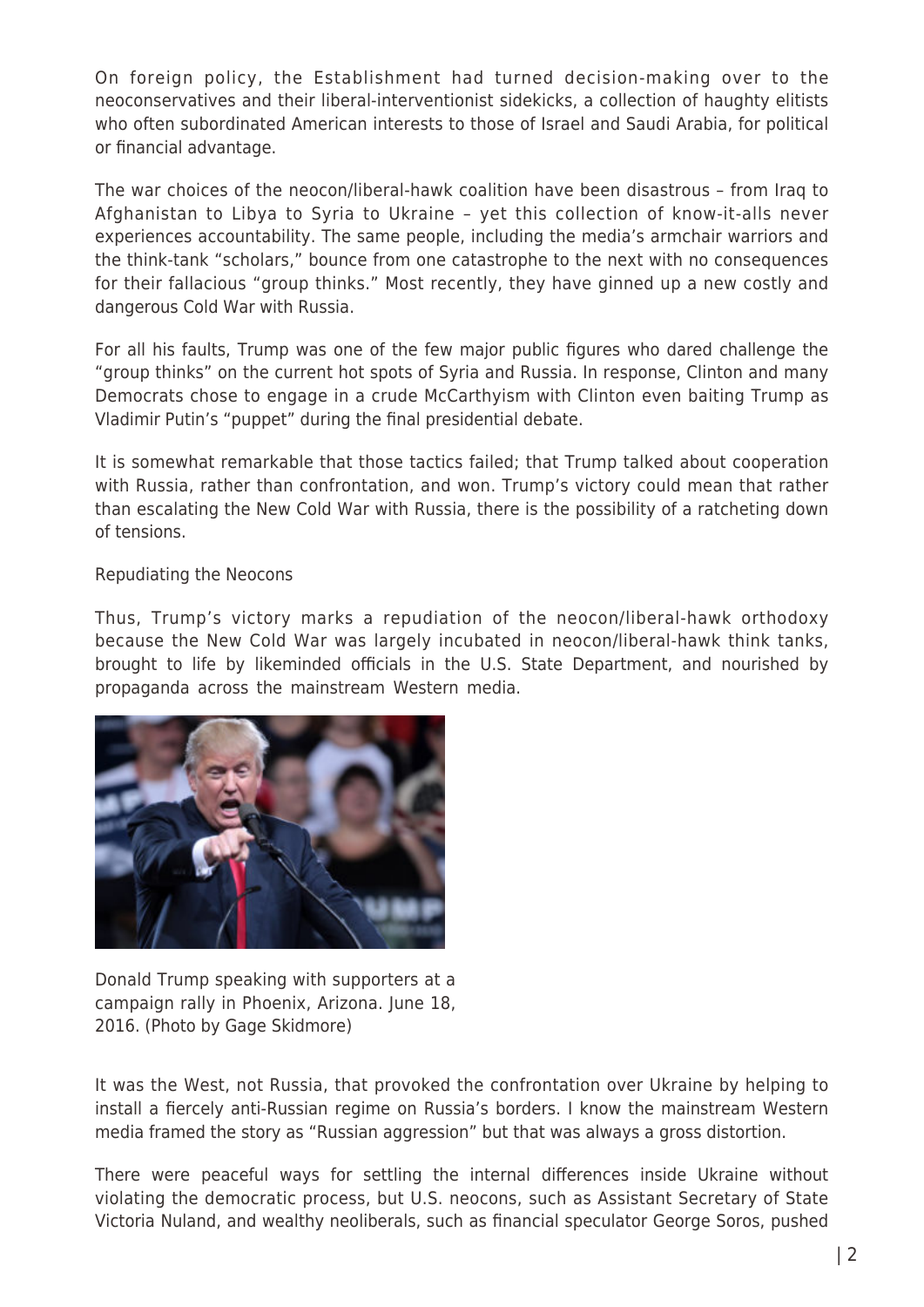for a putsch that overthrew the elected President Viktor Yanukovych in February 2014.

Putin's response, including his acceptance of Crimea's overwhelming referendum to return to Russia and his support for ethnic Russian rebels in eastern Ukraine opposing the coup regime in Kiev, was a reaction to the West's destabilizing and violent actions. Putin was not the instigator of the troubles.

Similarly, in Syria, the West's "regime change" strategy, which dates back to neocon planning in the mid-1990s, involved collaboration with Al Qaeda and other Islamic jihadists to remove the secular government of Bashar al-Assad. Again, Official Washington and the mainstream media portrayed the conflict as all Assad's fault, but that wasn't the full picture.

From the start of the Syrian conflict in 2011, U.S. "allies," including Saudi Arabia, Qatar, Turkey and Israel, have been aiding the rebellion, with Turkey and the Gulf states funneling money and weapons to Al Qaeda's Nusra Front and even to the Al Qaeda spinoff, Islamic State.

Though President Barack Obama dragged his heels on the direct intervention advocated by then-Secretary of State Hillary Clinton, Obama eventually went in halfway, bending to political pressure by agreeing to train and arm so-called "moderates" who ended up fighting next to Al Qaeda's Nusra Front and other jihadists in Ahrar al-Sham.

Trump has been inarticulate and imprecise in describing what policies he would follow in Syria, besides suggesting that he would cooperate with the Russians in destroying Islamic State. But Trump didn't seem to understand the role of Al Qaeda in controlling east Aleppo and other Syrian territory.

## Uncharted Territory

So, the American voters have plunged the United States and the world into uncharted territory behind a President-elect who lacks a depth of knowledge on a wide variety of issues. Who will guide a President Trump becomes the most pressing issue today.



Former Secretary of State Hillary Clinton speaking with supporters at a campaign rally in Phoenix, Arizona. March 21, 2016. (Photo by Gage Skidmore)

Will he rely on traditional Republicans who have done so much to mess up the country and the world or will he find some fresh-thinking realists who will realign policy with core